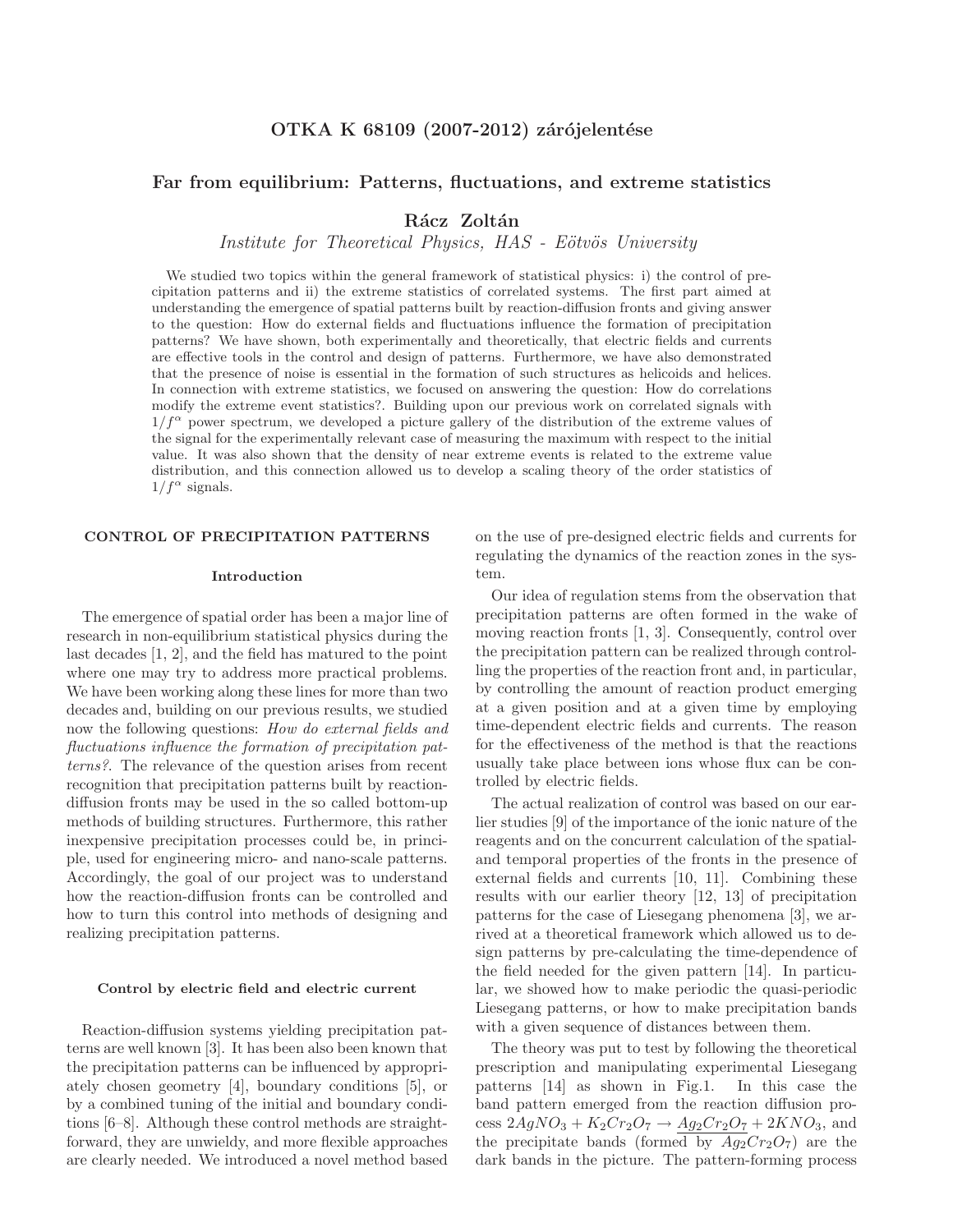

FIG. 1: Experimental precipitation patterns (the precipitates are the dark bands). A quasi-periodic current was used with decreasing characteristic period, respectively, as going down the panels. The lowest panel illustrates the usual Liesegang bands formed without the presence of the current.

took place in the gel columns with the inner electrolyte  $(K_2Cr_2O_7)$  initially homogeneously distributed in the gel, while the outer electrolyte.  $AgNO_3$  was brought into contact with the left end of the gel column at the start of the experiment. As can be seen, the quasi-periodic pattern of Liesegang bands have been replaced by a periodic placement of the bands and the period of the band sequence can be controlled by an appropriate design of the properties of the current.

Once the technicalities of the design and realization of the current was learned [14, 15], we could generate an arbitrary sequence of band position as can be seen in Fig.2 where close agreement between the theoretically expected and the experimentally observed patterns can be seen.

#### Problems with downscaling

At present, the control of patterns is realized at the  $100\mu$  scale and, clearly, these are only the first steps towards controlling precipitation patterns at the microscales. Bringing the scale well below the microns would really open the doors to a wide range of industrial applications.

Since the width of the reaction zones is one of the limiting factors in downsizing, it is clear that one should understand how to control it. The studies of the width for neutral reagents [16–18] suggest that the parameter strongly affecting the width is the reaction rate constant.



FIG. 2: An example of designer pattern. The dark bands in the upper panel (experiment) are the precipitate which correspond to the high concentration  $(c_h)$  in the spatial distribution of the reaction product  $c(x)$  in the theoretical calculation (lower panel). The proposed protocol for generating the "2- 3-2" structure yields patterns in accord with the experiment and the theory.

It is, however, not a parameter we can adjust, thus other means of control should be found. Since electric currents turned out to be useful in manipulating patterns [14, 15], we asked if the width could also be controlled by them.

We developed a mean-field theory to tackle the problem and found that an electric current may decrease or increase the width of the reaction zone with respect to the neutral case [19]. We found that a decrease takes place when the current drives the reacting ions toward the reaction zone while the width increases in the opposite case. Unfortunately, when estimating the effect from a linear response theory we find that the effect is weak thus a significant (order of magnitude) decrease cannot be reached for a system with usual parameters.

Thus new directions should be sought to solve the problem of the width of reaction zones.

# Transverse patterns (patterns within the reaction zone)

We have explored an idea for downscaling the precipitation patterns by considering possible patterning within the reaction zones in the direction perpendicular to its motion [20]. At first, the experiments appeared to be promising because patterns significantly smaller scale than the width of the reaction zone could be observed in various Liesegang type experiments. These patterns, however, did not stay stationary. A well defined coarsening stage set in, and the characteristic scale grew with time t as  $\sqrt{t}$ . The coarsening can be seen in Fig.3 where precipitation in a two-dimensional moving front is shown.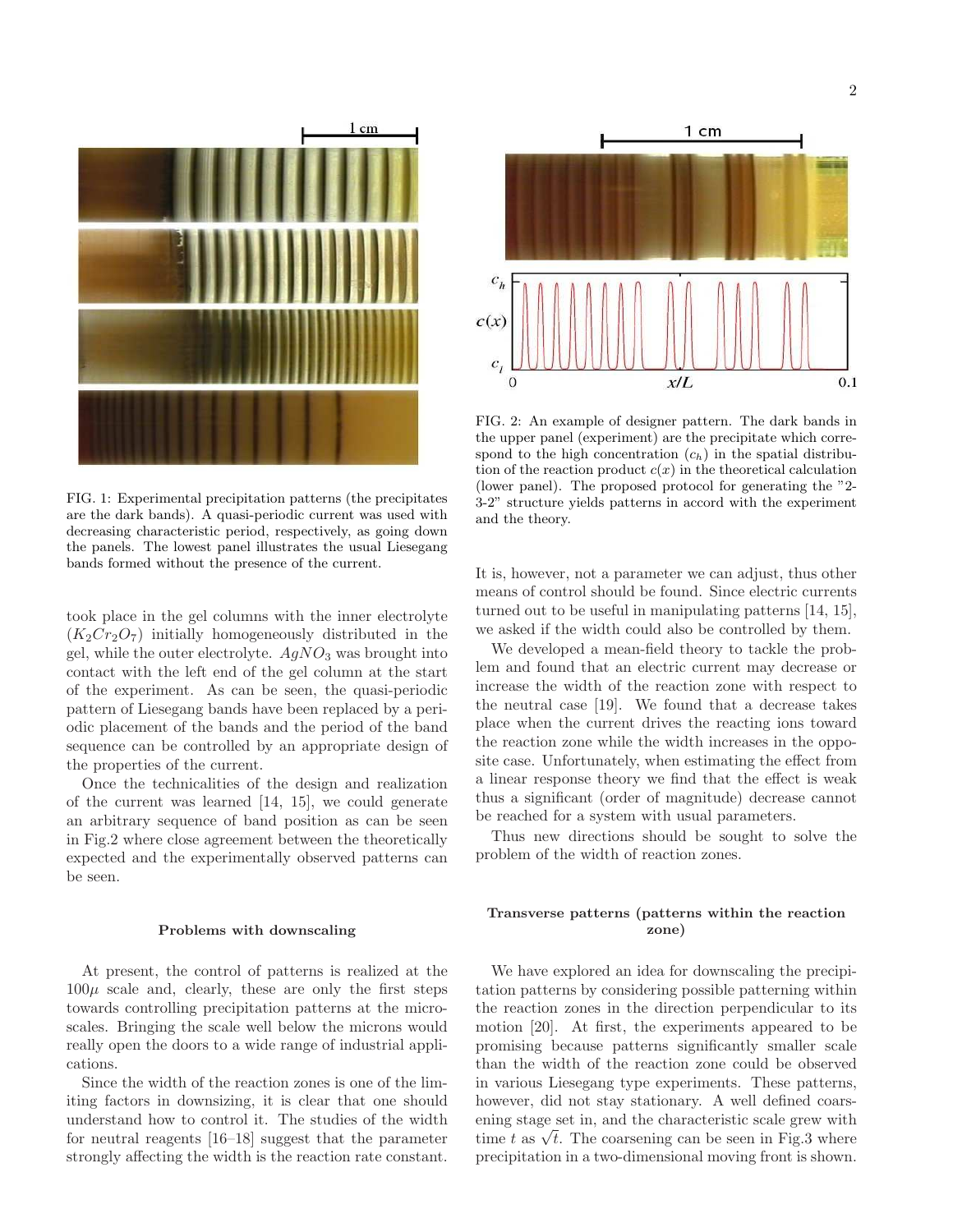In this example  $NaOH$  was diffusing into a gel containing  $AlCl<sub>3</sub>$  and the time evolution of the precipitate  $Al(OH)<sub>3</sub>$ was observed (remarkably, the observation of a narrow region is possible since the precipitate redissolves in the excess outer electrolyte  $NaOH$  and thus it exists only in a narrow optically accessible region of the reaction front).



FIG. 3: Time evolution of the precipitation pattern in the reaction zone for the samples with  $[NaOH] = 2.5M$  (outer electrolyte) and  $[AlCl<sub>3</sub>] = 0.52M$  (inner electrolyte). The front moves perpendicularly to the plane of the picture and the pictures were taken at  $t_1 = 180s$  (*a*),  $t_2 = 480s$  (*b*), and  $t_3 = 960s$  (c) after the initiation of the reaction. The length of the scale-bars is 1cm.

Theoretical study of the above problem [20] led to the same conclusion about growing coarsening scale of the pattern. It is clear that it would be an important step in the solution of downscaling if one could find an effective and experimentally realizable way of arresting the phase separation process. Work in this direction is in progress.

#### Effect of noise

In principle, the noise (thermal, chemical, compositional, etc.) should be counterproductive to designing and realizing well defined structures. We found, however, that for complex structures such as helicoids and helices, the presence of finite-amplitude noise was a necessary condition for their emergence.

We got interested in helical structures since they are present from nano- to macro-scale and the precipitation helices [21–23] are known to have remarkable properties from material research point of view. Thus they may be important elements in the bottom-up building strategy.

Generally, the emergence of such structures raises the question whether the symmetry breaking occurring in the formation process is spontaneous (intrinsic property) or induced by initial or boundary conditions. We studied this question both experimentally and theoretically [24] by investigating precipitation patterns formed in the wake of planar reaction-diffusion fronts (examples of helicoidal structures can be seen in Fig.4). Our experiments showed that helices/helicoids emerged with well defined probabilities controlled by experimental conditions (e.g., by the initial concentration of the reagents) which do not break the chiral symmetry. The probabilities were rather large, reaching 50-60% probabilities for some pa-



FIG. 4: Regular Liesegang (a) and helocoidal patterns (b) in agarose gel emerging in the reaction  $Cu^{2+}(aq) + CrO<sub>4</sub><sup>2</sup>(aq) \rightarrow$  $CuCrO<sub>4</sub>(s)$ . Experimental conditions (T = 22.0  $\pm$  0.3<sup>o</sup>C, initial concentrations:  $[Cu^{2+}] = 0.5$  M, and  $[CrO_4^2] = 0.01$ M) were the same except for the test tube radii (R) in all the cases.

rameter range. As simulations and theoretical consideration also confirmed, the probabilities are an intrinsic property determined by a delicate interplay among the time- and length-scales related to the front motion and to the growth of the unstable modes of the precipitation process and, furthermore, the noise amplitude also plays an important role. In the theoretical model we studied (reaction-diffusion process combined with Cahn-Hilliard type precipitation plus noise), it was found that there is a threshold in the noise amplitude below which no helices form and the system always evolves into the usual Liesegang patterns. The presence of noise threshold appears to be a rather interesting phenomena, its experimental study is presently under way.

## EXTREME STATISTICS OF CORRELATED **SYSTEMS**

#### Introduction

Extreme value statistics (EVS) is important in science and engineering [25], as well as at the societal level since the frequency of catastrophic events (floods, earthquakes, financial breakdowns) is a much wanted information [26, 27]. At present, EVS is mainly limited to ensembles of independent, identically distributed (i.i.d) random variables though natural phenomena (e.g. climatic data on temperature series, wind strength, precipitation) often display strong correlations. Our main goal was to ex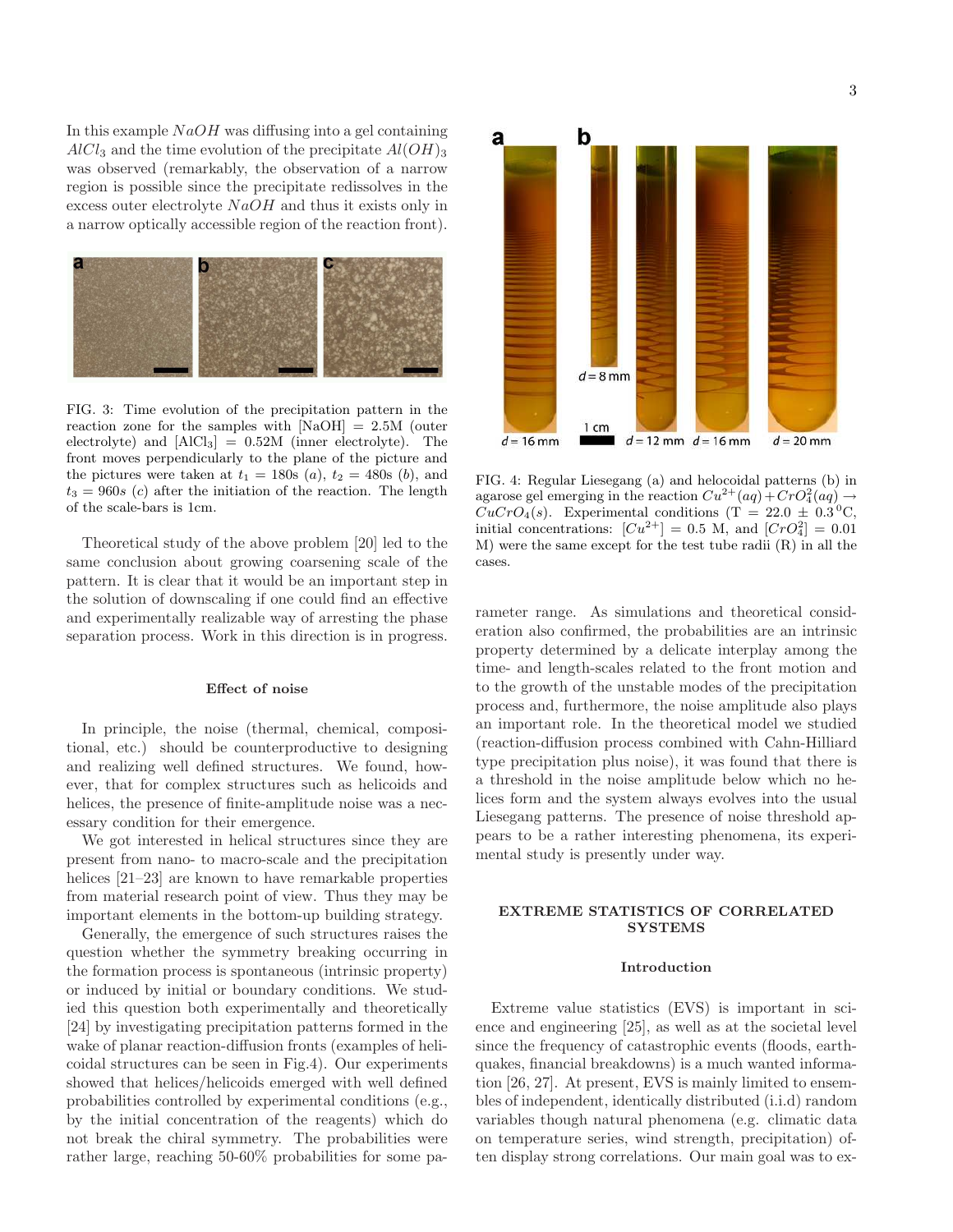pand our knowledge about EVS to correlated data. For this purpose we considered systems where, in accord with natural time-series, the power spectrum of the measured signal was  $1/f^{\alpha}$  type. Such signals are remarkable in that the strength of correlations can be tuned by the parameter  $\alpha$  and, furthermore, they are mathematically more easily handled and occasionally allow not only numerical but exact calculations as well. Our choice also followed from the fact that we have accumulated much experience with  $1/f^{\alpha}$  noise through earlier studies of fluctuation distributions of such signals [28, 29], and we have already made the first steps in the direction of understanding their extreme properties [30] as well.

## Distribution of the maximum relative to the initial value

Our earlier investigations of systems displaying correlations with  $1/f^{\alpha}$  type power spectrum showed that these systems should be considered as critical since boundary-condition effects emerge in their limit distributions [29, 30]. This leads to problems in the case of studying time-series (such as the ones in climatic phenomena) where the boundary conditions are unknown. In order to come closer to the experimentally investigated extreme-value statistics, we introduced a quantity – *the maximum of a signal relative to the initial value* – and found that the distribution of this quantity is markedly different [31] from that of the usual *maximum relative to the average* studied in [30]. To illustrate the dramatic differences, we display the scaled maximum distribution  $\Phi(x) = \langle h_m \rangle P(x \langle h_m \rangle)$  (where the maximum value of the signal  $h_m$  is scaled by its average  $x = h_m / \langle h_m \rangle$  for the cases of  $\alpha = 2$  and  $\alpha = 4$  in Figs. 5 and 6, respectively.



FIG. 5: The exact EV limit distributions for  $\alpha = 2$ . The case of the maximum measured from the average,  $\Phi_a(x)$  [32], is compared to the distribution  $\Phi_s(x)$  obtained by us for the distribution of the maximum measured from the initial value.



FIG. 6: The same as in Fig.5 but for  $\alpha = 4$ . Note that the exact form has been calculated only for  $\Phi_s(x)$ , the function  $\Phi_a(x)$  is obtained by numerical methods.

Apart from the obvious difference from the limit distributions related to the unphysical periodic boundary conditions, the distributions of the extreme values measured from the initial value have two distinguishing features which may help in recognizing the underlying system. First, the distributions have large weights at small values of the relative maximum, and second, the distributions diverge for zero arguments for  $\alpha \geq 3$ . The divergence is of power-law type with a characteristic exponent determined by the value of  $\alpha$ .

# Order statistics for  $1/f^{\alpha}$  signals

The extreme value in a batch of data is important, but its study makes use of only a small fraction of the available information. Accordingly, there have been various attempts to extend studies towards near-extreme characteristics, such as the density of states near extremes, first-passage and return-time statistics, persistence, and record statistics. A natural extension which we studied [33] is the order statistics which means that we considered not only the extreme, but the sequence  $x_1, x_2, ..., x_k, ...$ of the 1st, 2nd, . . . , kth, . . . largest. It should be clear that the information content of this sequence is larger than that of the EV distribution.

Order statistics has been much studied in mathematics [34, 35] and all relevant quantities are known for independent, identically distributed (i.i.d.) variables. The novel aspect of our work is the extension of order statistics to  $1/f^{\alpha}$  signals. Our main result concerns the average gap  $d_k = \langle x_k - x_{k+1} \rangle$  between the  $k^{th}$  and  $(k+1)^{st}$  largest.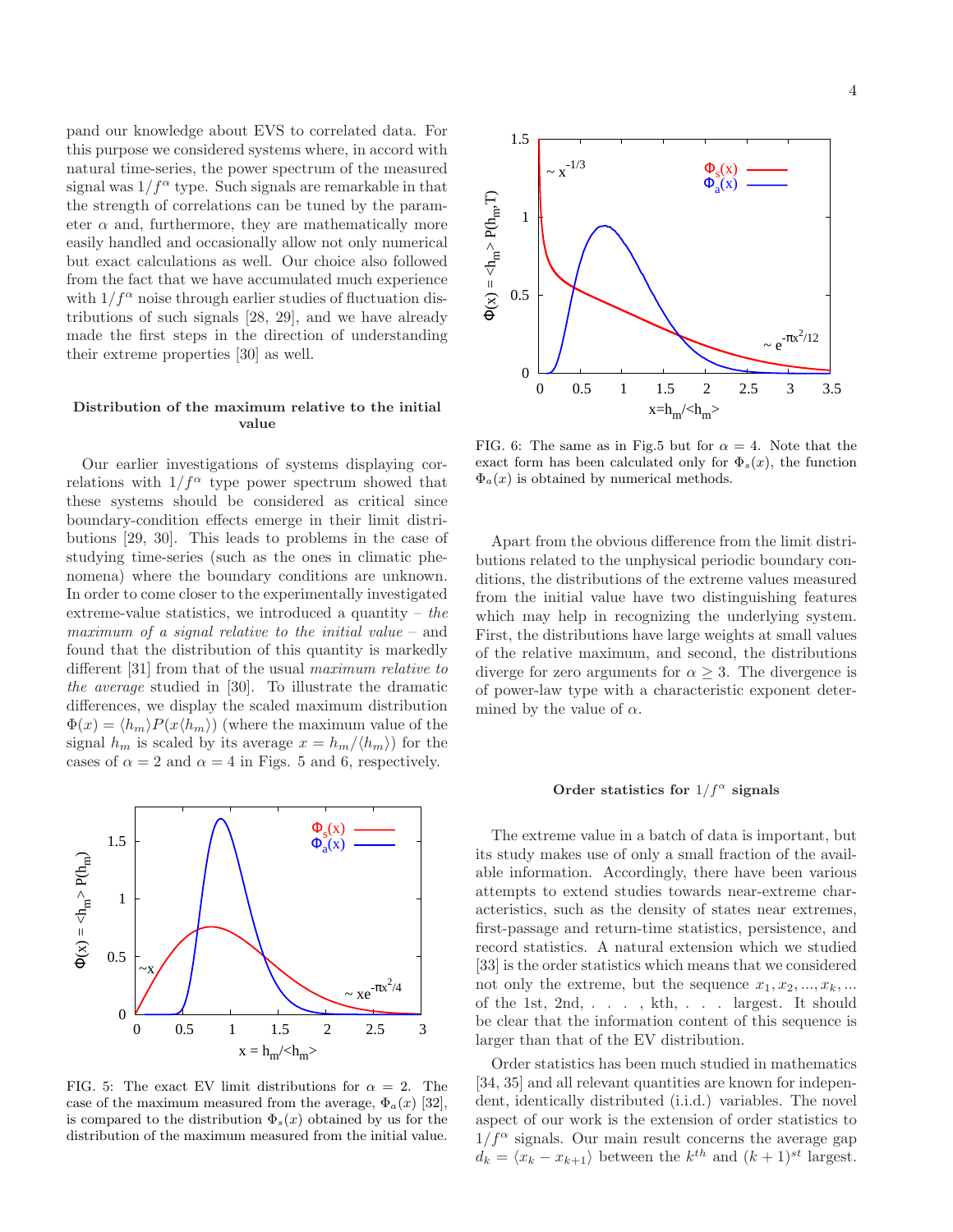We found that it scales with  $k$  as

$$
d_k \sim \begin{cases} k^{-1} & \text{for } 0 \le \alpha < 1, \\ k^{(\alpha - 3)/2} & \text{for } 1 < \alpha < 5, \\ k & \text{for } 5 < \alpha \le \infty \end{cases} \tag{1}
$$

As can be seen, there are three regimes and the scaling exponents match at the borderline values  $\alpha = 1$  and 5. The above results were first obtained from simulations of the  $1/f^{\alpha}$  signals and then phenomenological arguments were also used to derive the exponents. The phenomenology is based on a beautiful connection that can be made between the density of near extreme states (which, in turn, can be related to the extreme value distributions for translationally invariant signals [31]) and the order statistics.

#### Applications and finite-size scaling for i.i.d. variables

When trying to apply ideas from EVS [36, 37], one usually runs into the problem of the finite size of the database. The convergence to limit distribution in EVS is usually slow (logarithmic) and it often becomes premature to think about investigating the correlation effects when they cannot be distinguished from finite size corrections in an i.i.d. sample. This is why we returned to i.i.d. systems and rederived (by an easily applicable method which can be understood by physicists) all the the finite-size corrections for both the amplitude and the shape of the correction to the limit distributions [38, 39] which have been scattered all over the mathematics literature.

Our method is based on the similarity between the critical point distributions and the EVS limit distributions, which allows the use of the renormalization group formalism for the calculation of the corrections due to the finite size of data sets. As a result, one could show with some clarity how the EVS universality classes can be subdivided according to the exponent of the finite-size convergence. Furthermore, it also became transparent that the exponent also determines the shape corrections to the limit distribution.

We made the first steps towards the calculation of the finite-size corrections for  $1/f^{\alpha}$  signals as well. In particular, we found that for strongly correlated systems  $(\alpha > 1)$ , the shape correction can be expressed in terms of the limit distribution itself [38].

## MISCELLANEOUS

As usual with scientific projects, we followed some sidelines in our research which may not have been directly connected to the main goals of the project but nevertheless they were originated in it. For us, such a side-branch 5

was the general study of non-equilibrium steady states and, in particular, the calculating of non-equilibrium Casimir effect on the example of a one-dimensional spin chain [40]. The importance of our approach was in the possibility of the *exact* calculation of the Casimir force in the presence of energy flux. Our result show that the presence of the energy flux weakens the Casimir force. This result can be understood if we take into account that the Casimir force emerges from fluctuations, and the fluctuations are known to decrease (at least in the XX model) in the presence of an energy flux. It is believed, however, that the decrease of fluctuation in the presence of a flux is a general phenomenon and thus the Casimir force is expected to decrease in non-equilibrium situations quite generally.

#### BIBLIOGRAPHY

Publications produced within the framework of the present OTKA grant and carrying the corresponding grant number (K 68109) are set in bold letters.

- [1] M.C. Cross and P.C. Hohenberg, Rev. Mod. Phys. 65, 851 (1994).
- [2] B. Schmittmann and R.K.P. Zia, in Phase Transitions and Critical Phenomena eds. C. Domb and J.L. Lebowitz, vol. 17 (Academic Press, London, 1995).
- [3] H.K. Henisch, Periodic precipitation (Pergamon Press, New York, 1991).
- [4] O. Giraldo et al., Nature **405**, 38 (2000).
- [5] I.T. Bensemann, M. Fialkowski, and B.A. Grzybowski, J. Phys. Chem. B 109, 2774 (2005).
- [6] M.I. Lebedeva, D.G. Vlachos, and M. Tsapatsis, Phys. Rev. Lett. 92, 088301 (2004).
- [7] T. Antal, I. Bena, M. Droz, K. Martens, and Z. Rácz, Phys. Rev. E 76, 046203 (2007).
- [8] I. Bena, M. Droz, K. Martens, and Z. Rácz, J. Phys. C 19, 065103 (2007).
- [9] T. Unger and Z. Rácz, Phys.Rev.E 61, 3583 (2000).
- [10] I. Bena, F. Coppex, M. Droz, and Z. Rácz, J. Chem. Phys. 122, 024512 (2005).
- [11] I. Bena, M. Droz, and Z. Rácz, J. Chem. Phys. 122, 204502 (2005).
- [12] T. Antal, M. Droz, J. Magnin, and Z. Rácz, Phys. Rev. Lett. 83, 2880 (1999).
- [13] Z. Rácz, Physica A  $274$ , 50 (1999).
- [14] I. Bena, M. Droz, I. Lagzi, K. Martens, Z. Rácz, and A. Volford Designed Patterns: Flexible Control of Precipitation through Electric Currents Phys. Rev. Lett. 101, 075701 (2008).
- [15] K. Martens, I. Bena, M. Droz, and Z. Rácz Encoding information into precipitation structures
	- J. Stat. Mech. Theory and Exp. P12003 (2008)
- [16] L. Gálfi and Z. Rácz, Phys. Rev. A 38, 3151 (1988).